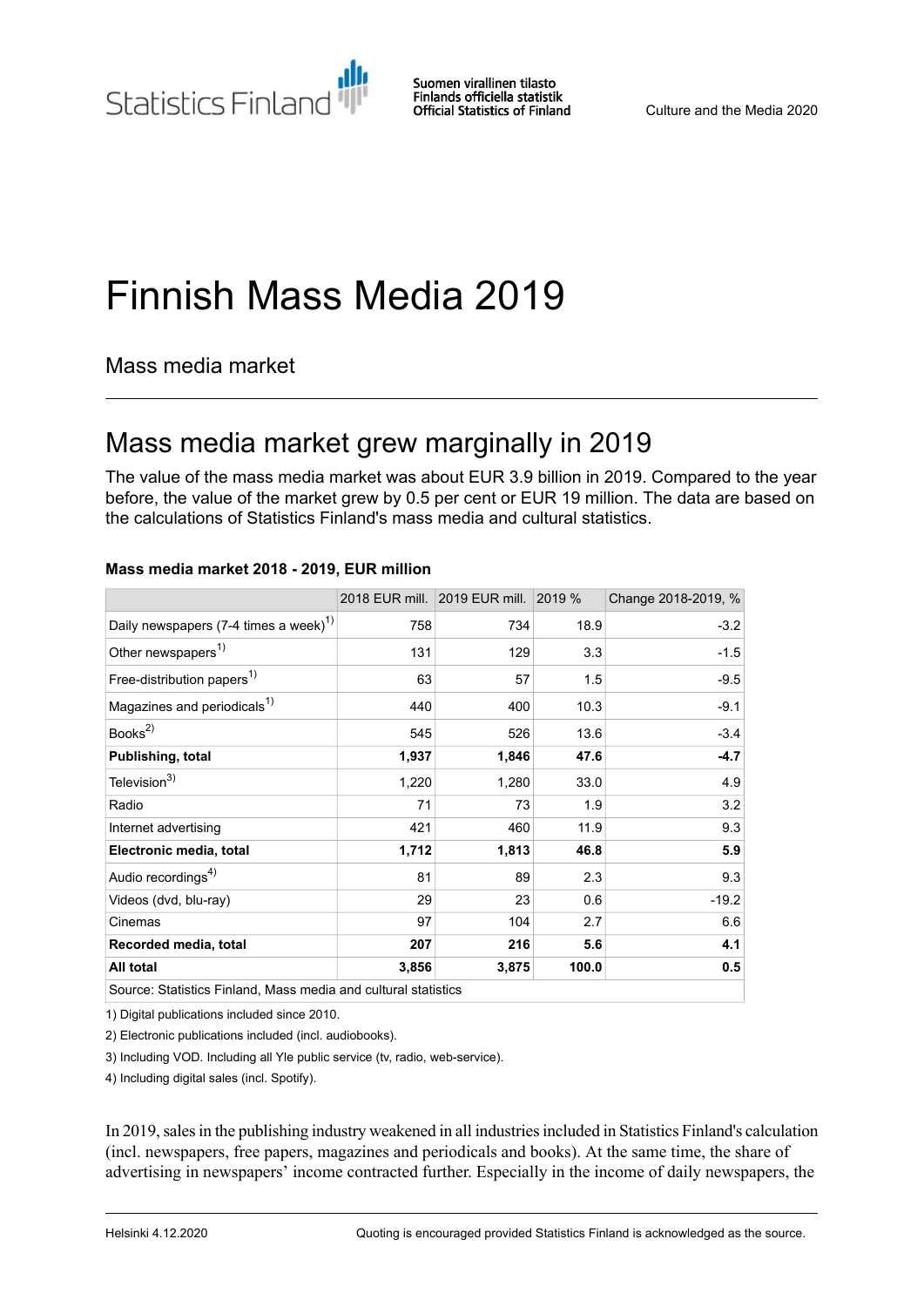significance of circulation income has become emphasised in the 2010s. Less frequently published newspapers have managed to retain their advertising sales better in the 2010s than daily newspapers. (Appendix table 2.)

Value added tax on digital newspapers decreased to 10 per cent in July 2019. Because monthly sales figures are not available, annual sales have been calculated in the statistics according to the lowered value added tax. The actual sales of dailies, in particular, are thus slightly higher than indicated by the statistics. According to the Finnish Newspaper Association, digital products account for around 17 per cent of the net sales of newspapers, so the statistical method does not have a significant effect on the overall picture of the mass media market calculations.

In 2019, television was the biggest individual media industry with a volume of nearly EUR 1.3 billion, which corresponds to one-third of the entire media market. In the calculation, the television industry includes the entire activity of the Finnish Broadcasting Company, television advertising in commercial television and subscription fees to television services, which are cable TV basic fees and pay TV fees (incl. video on demand services such as Netflix). The figures on pay TV activities and income from video on demand services compiled by the mass media statistics are, however, rough estimates based primarily on changes in the number of subscribers. Data on the number of subscribers are collected, for example, by Finnpanel.

The television industry grew, boosted by pay TV and, in particular, fees for video on demand services, by around five per cent compared to the previous year. In addition to international video on demand services (especially Netflix and HBO Nordic), the services of domestic and Nordic actors (e.g. Ruutu+, C More and Viaplay) also increased their number of subscribers. According to data collected by Kantar TNS, television advertising contracted compared to the previous year. The share of advertising in the income of all television activities has decreased considerably in the 2010s, because the growth in the industry has mainly occurred in pay TV activities. (Appendix table 5.)

Likewise according to data collected by Kantar, Internet advertising grew by nine per cent from the year before and amounted to EUR 460 million in 2019. According to data collected by IAB Finland, nearly 60 per cent of Finland's Internet advertising in 2019 trickled to international technology giants, Google and Facebook.

The year 2019 was also favourable for audio media: commercial radio grew by around three per cent and audio recordings by around nine per cent from the previous year. The figures are based on data from the industry association RadioMedia and the music information centre Music Finland, whereby recording sales take into account not only sales based on the data of IFPI Finland but also recording sales by parties outside the association. The recording sales calculations for 2017 and 2018 of the mass media statistics have been corrected to correspond to the more comprehensive calculations of Music Finland. Most of the recording sales are digital sales, incl. listening via the streaming service Spotify.

Cinemas attracted a large audience and had high ticket revenue again in 2019. According to Kantar, cinema advertising went up by 13 per cent from the previous year.

The figure describing physical video recording markets (incl. DVD, Blu-ray) is now for the second year based on a calculation commissioned by the Finnish Film Foundation. In previous years, the data have been based on wholesale statistics of video recordings compiled by the Finnish Chamber of Films and calculations published by the European Audiovisual Observatory (EAO) in its yearbook. The EAO has revised its calculations for 2014 to 2017, which has been taken into account in the time series published by Statistics Finland in autumn 2020.

According to the Finnish Film Foundation's calculation, the sales of video recordings continued to decrease between 2018 and 2019. However, the enchantment of moving pictures has not decreased in the 2010s but rather grown when the popularity of video on demand services is taken into consideration. In Statistics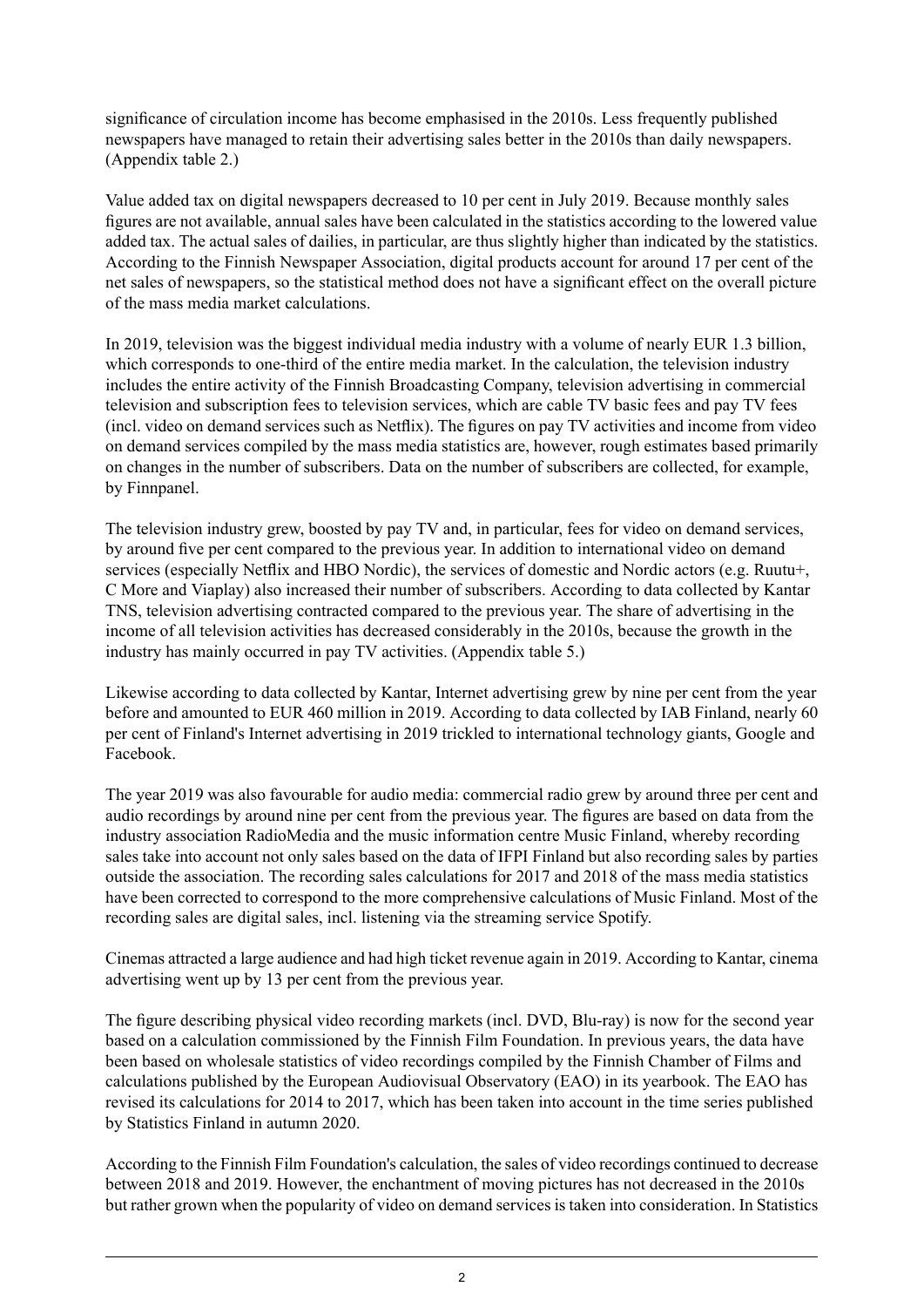Finland's calculations of mass media markets, households' fees for video on demand services are currently included in the television industry.

In Statistics Finland's estimate, the mass media market increased for the fourth consecutive year. In 2012 to 2015, the mass media market contracted four years in a row. Also, in connection with the 2009 financial crisis, the value of the mass media market decreased compared to the year before. In all, the value of the mass media market has increased over the examined period of good two decades.

The growth of the industry has focused on electronic communication as the publishing industry has contracted. In Finland, the size of the media market has not changed significantly in the 2010s, but within the media field the shift in focus from print media to electronic communication has occurred quite rapidly.





Source: Statistics Finland, Mass media and cultural statistics

Despite the slight growth recorded now, the size of the mass media market relative to the gross domestic product contracted further in 2019. In 2019, the share of the mass media in the entire national economy was 1.6 per cent according to preliminary calculations, while it was still 2.1 per cent ten years earlier.

The calculations presented here describe the mass media market at end user level: for example, the figure on the newspaper market is comprised of retail priced subscription and single copy sales of newspapers, and their revenue from advertising. The figures cover domestic production and imports but not exports. There is some overlap between Internet advertising and other media groups.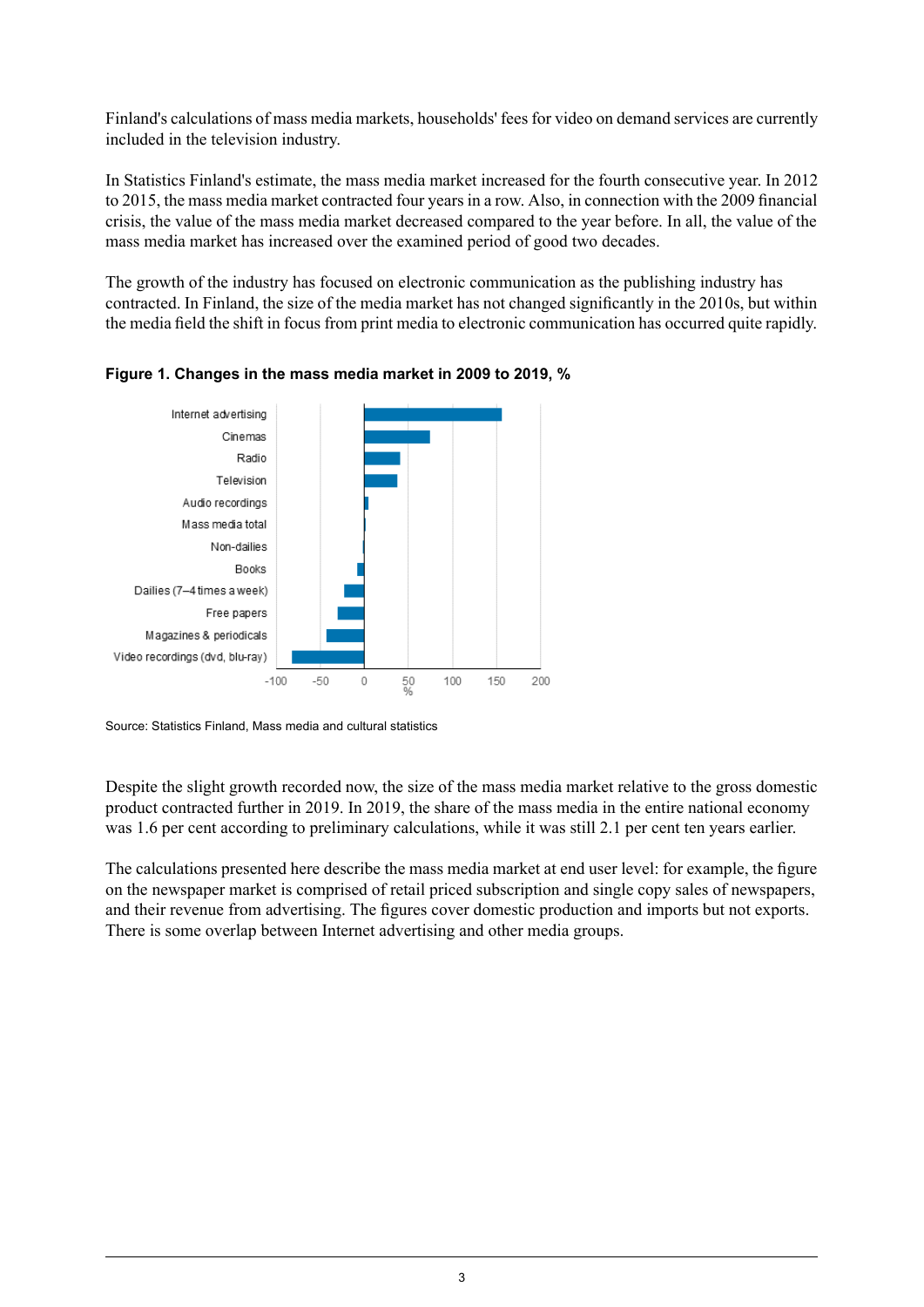### **Contents**

### **Tables**

### **Appendix tables**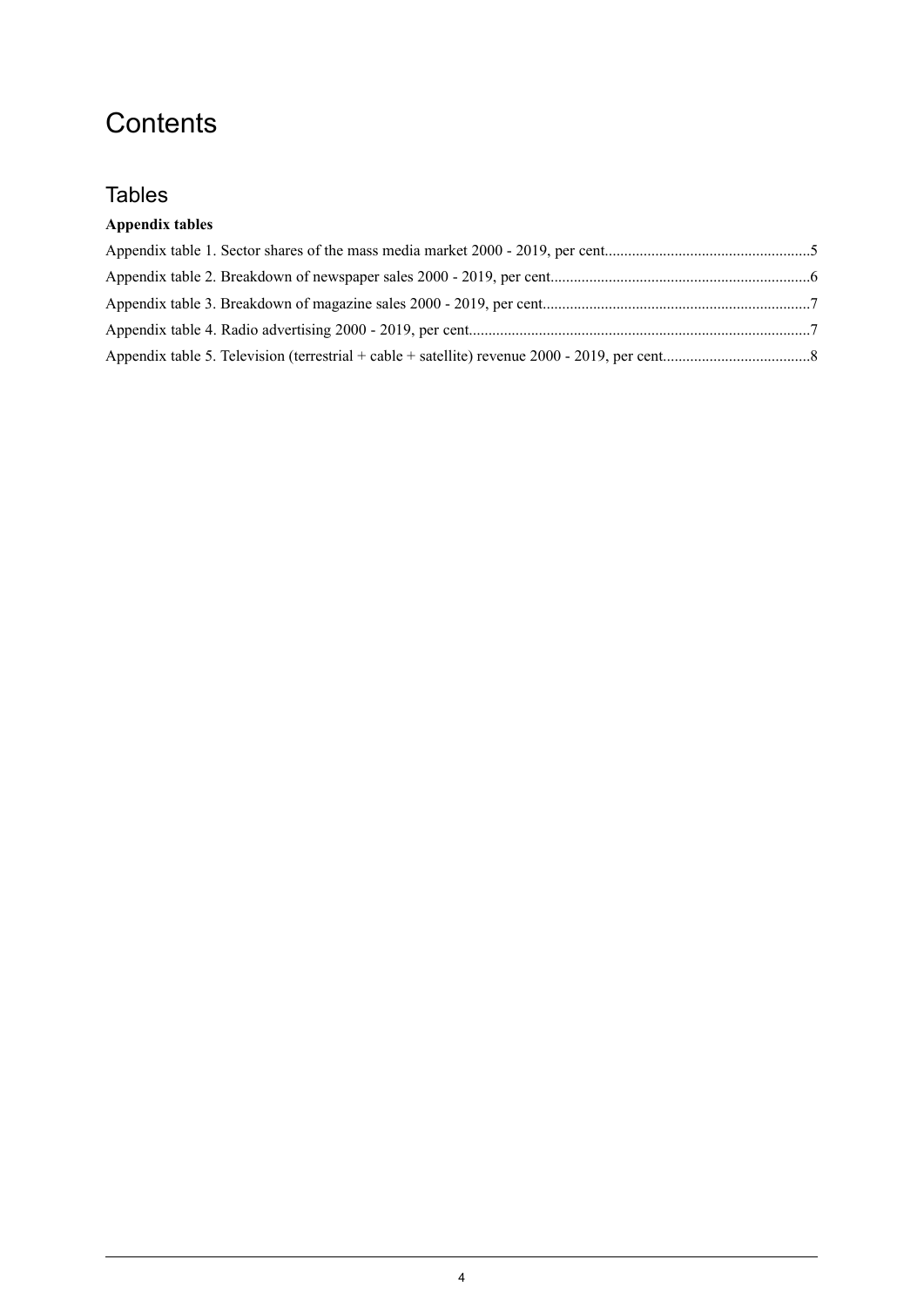## Appendix tables

|                                             |    | Publishing, per cent Electronic media, per cent Recorded media, per cent Total, per cent Total, EUR mill. |   |     |       |  |
|---------------------------------------------|----|-----------------------------------------------------------------------------------------------------------|---|-----|-------|--|
| 2000                                        | 72 | 20                                                                                                        | 8 | 100 | 3,133 |  |
| 2001                                        | 71 | 21                                                                                                        | 9 | 100 | 3,176 |  |
| 2002                                        | 70 | 21                                                                                                        | 9 | 100 | 3,231 |  |
| 2003                                        | 69 | 22                                                                                                        | 9 | 100 | 3,311 |  |
| 2004                                        | 68 | 23                                                                                                        | 9 | 100 | 3,464 |  |
| 2005                                        | 68 | 24                                                                                                        | 8 | 100 | 3,584 |  |
| 2006                                        | 67 | 25                                                                                                        | 8 | 100 | 3,724 |  |
| 2007                                        | 66 | 26                                                                                                        | 8 | 100 | 3,938 |  |
| 2008                                        | 64 | 28                                                                                                        | 8 | 100 | 4,079 |  |
| 2009                                        | 63 | 30                                                                                                        | 7 | 100 | 3,870 |  |
| 2010                                        | 62 | 31                                                                                                        | 7 | 100 | 3,995 |  |
| 2011                                        | 61 | 32                                                                                                        | 7 | 100 | 4,046 |  |
| 2012                                        | 60 | 33                                                                                                        | 7 | 100 | 4,030 |  |
| 2013                                        | 58 | 35                                                                                                        | 7 | 100 | 3,904 |  |
| 2014                                        | 56 | 38                                                                                                        | 6 | 100 | 3,771 |  |
| 2015                                        | 55 | 39                                                                                                        | 6 | 100 | 3,679 |  |
| 2016                                        | 54 | 40                                                                                                        | 6 | 100 | 3,732 |  |
| 2017                                        | 53 | 42                                                                                                        | 6 | 100 | 3,810 |  |
| 2018                                        | 50 | 44                                                                                                        | 5 | 100 | 3,856 |  |
| 2019                                        | 48 | 47                                                                                                        | 6 | 100 | 3,875 |  |
| Source: Statistics Finland/Media statistics |    |                                                                                                           |   |     |       |  |

### <span id="page-4-0"></span>**Appendix table 1. Sector shares of the mass media market 2000 - 2019, per cent**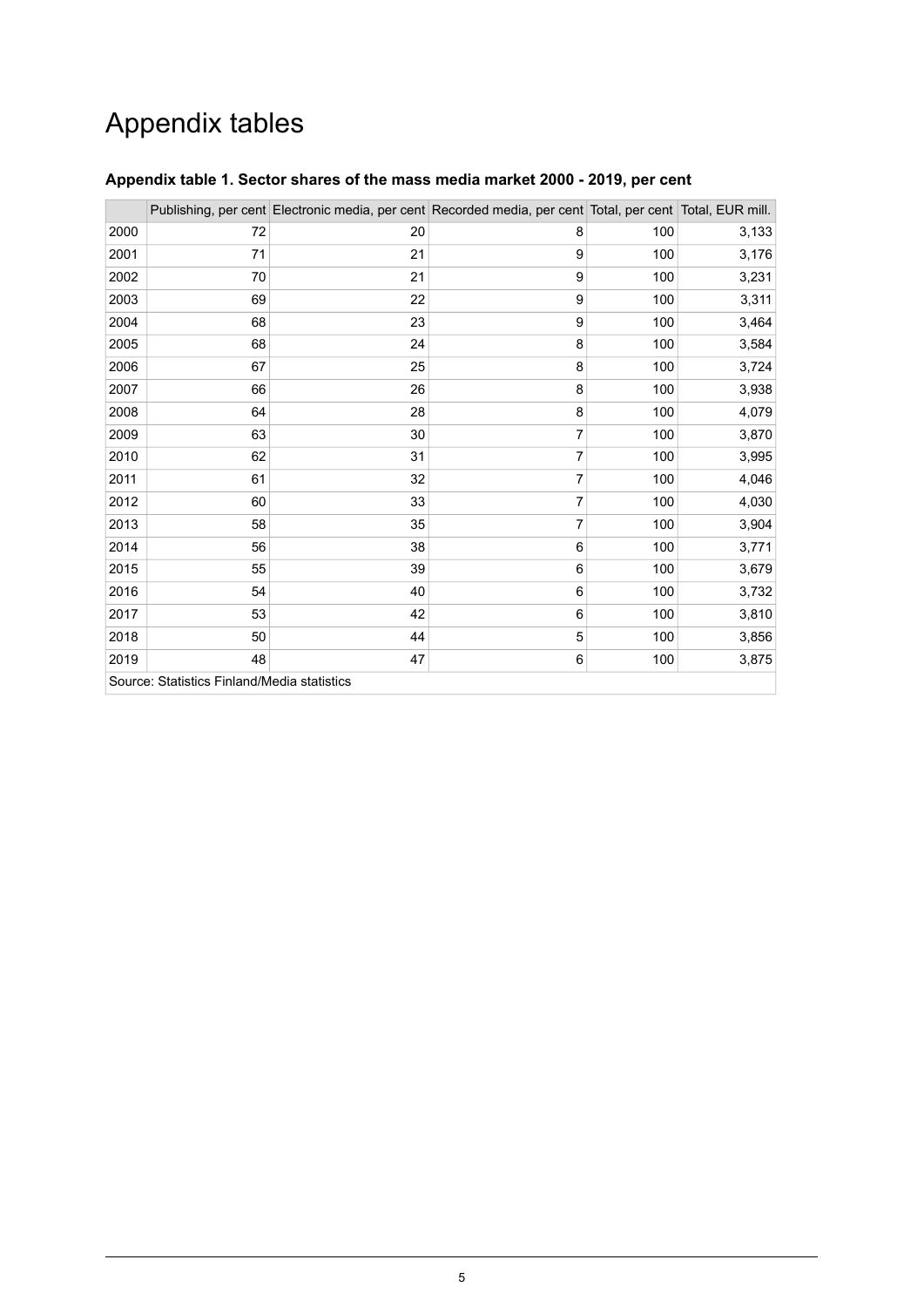| Year | <b>Dailies</b>                         |                                    |                 | Other newspapers                       |                                    |                 |
|------|----------------------------------------|------------------------------------|-----------------|----------------------------------------|------------------------------------|-----------------|
|      | Advertising, per Subscriptions<br>cent | and single copy<br>sales, per cent | Total, per cent | Advertising, per Subscriptions<br>cent | and single copy<br>sales, per cent | Total, per cent |
| 2000 | 58                                     | 42                                 | 100             | 59                                     | 41                                 | 100             |
| 2001 | 56                                     | 44                                 | 100             | 57                                     | 43                                 | 100             |
| 2002 | 54                                     | 46                                 | 100             | 54                                     | 46                                 | 100             |
| 2003 | 53                                     | 47                                 | 100             | 53                                     | 47                                 | 100             |
| 2004 | 53                                     | 47                                 | 100             | 54                                     | 46                                 | 100             |
| 2005 | 54                                     | 47                                 | 100             | 53                                     | 47                                 | 100             |
| 2006 | 55                                     | 45                                 | 100             | 53                                     | 47                                 | 100             |
| 2007 | 55                                     | 45                                 | 100             | 53                                     | 47                                 | 100             |
| 2008 | 55                                     | 45                                 | 100             | 54                                     | 46                                 | 100             |
| 2009 | 48                                     | 52                                 | 100             | 52                                     | 48                                 | 100             |
| 2010 | 49                                     | 51                                 | 100             | 51                                     | 49                                 | 100             |
| 2011 | 52                                     | 48                                 | 100             | 50                                     | 50                                 | 100             |
| 2012 | 50                                     | 50                                 | 100             | 51                                     | 49                                 | 100             |
| 2013 | 47                                     | 53                                 | 100             | 48                                     | 52                                 | 100             |
| 2014 | 45                                     | 55                                 | 100             | 48                                     | 52                                 | 100             |
| 2015 | 45                                     | 55                                 | 100             | 46                                     | 54                                 | 100             |
| 2016 | 45                                     | 55                                 | 100             | 46                                     | 54                                 | 100             |
| 2017 | 44                                     | 56                                 | 100             | 47                                     | 53                                 | 100             |
| 2018 | 43                                     | 57                                 | 100             | 45                                     | 55                                 | 100             |
| 2019 | 41                                     | 59                                 | 100             | 44                                     | 56                                 | 100             |

### <span id="page-5-0"></span>**Appendix table 2. Breakdown of newspaper sales 2000 - 2019, per cent**

Until 2009 revenues of printed newspapers only. From 2010 onwards revenues of digital sales are included. In addition to advertising proper all classifieds including announcements, notices, column advertisements and public offices are also included. NB. The figures have been revised in July 2018: breakdown of non-dailies' (other newspapers) sales was previously falsely registered for 2014, 2015 and 2016.Source: Finnish Newspapers Association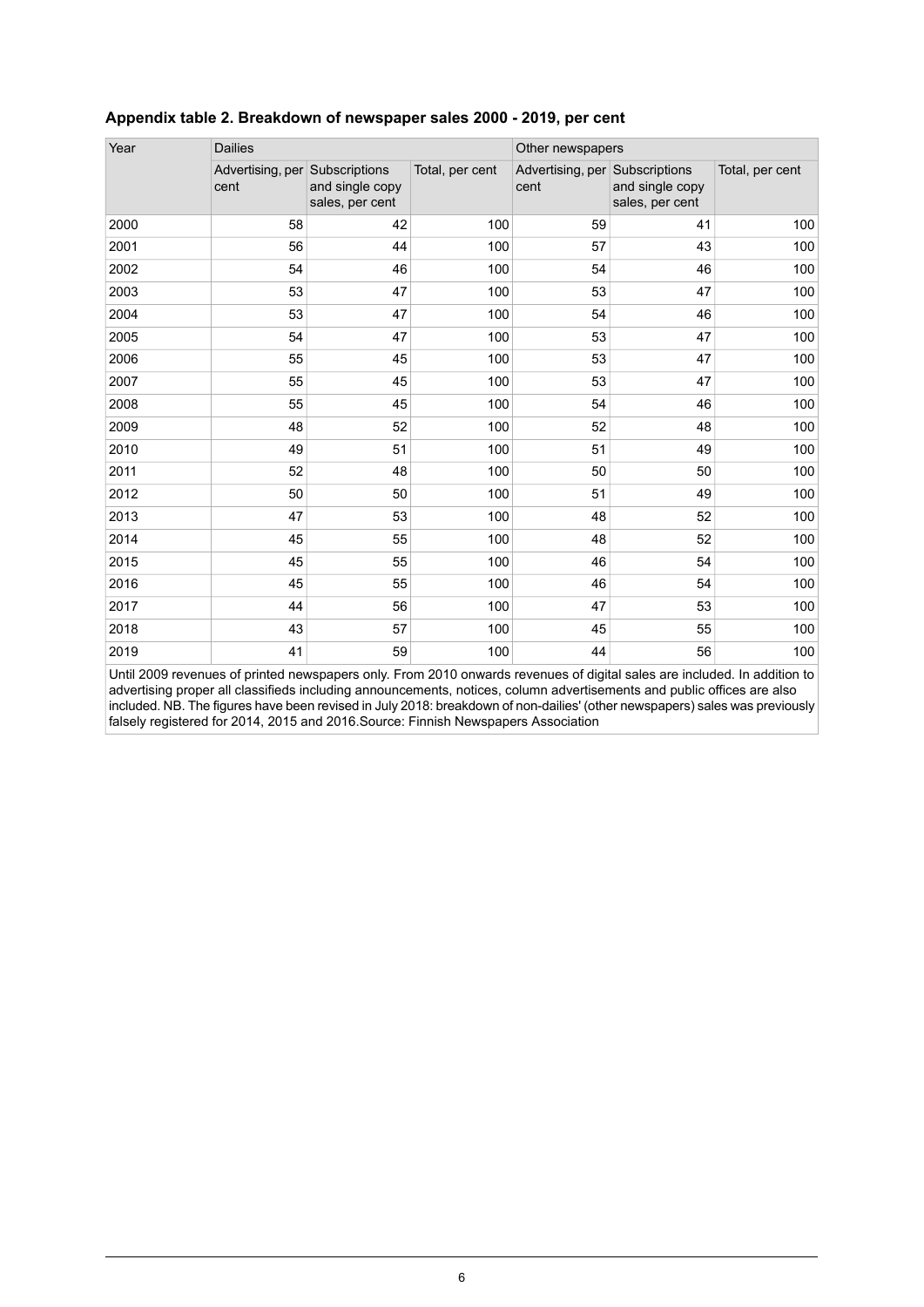| Year                                                                  | Subscriptions, per cent Single copy | sales, per cent | Advertising, per cent Total, per cent |     |  |  |
|-----------------------------------------------------------------------|-------------------------------------|-----------------|---------------------------------------|-----|--|--|
| 2000                                                                  | 59                                  | 8               | 33                                    | 100 |  |  |
| 2001                                                                  | 59                                  | 9               | 32                                    | 100 |  |  |
| 2002                                                                  | 60                                  | 9               | 31                                    | 100 |  |  |
| 2003                                                                  | 61                                  | 9               | 30                                    | 100 |  |  |
| 2004                                                                  | 62                                  | 9               | 30                                    | 100 |  |  |
| 2005                                                                  | 62                                  | 8               | 30                                    | 100 |  |  |
| 2006                                                                  | 62                                  | 8               | 30                                    | 100 |  |  |
| 2007                                                                  | 63                                  | 7               | 30                                    | 100 |  |  |
| 2008                                                                  | 64                                  | 7               | 29                                    | 100 |  |  |
| 2009                                                                  | 69                                  | 7               | 24                                    | 100 |  |  |
| 2010                                                                  | 70                                  | 7               | 23                                    | 100 |  |  |
| 2011                                                                  | 68                                  | 7               | 25                                    | 100 |  |  |
| 2012                                                                  | 70                                  | 7               | 22                                    | 100 |  |  |
| 2013                                                                  | 73                                  | 7               | 20                                    | 100 |  |  |
| 2014                                                                  | 74                                  | 7               | 19                                    | 100 |  |  |
| 2015                                                                  | 74                                  | 8               | 18                                    | 100 |  |  |
| 2016                                                                  | 77                                  | 7               | 17                                    | 100 |  |  |
| 2017                                                                  | 77                                  | 7               | 17                                    | 100 |  |  |
| 2018                                                                  | 76                                  | 6               | 17                                    | 100 |  |  |
| 2019                                                                  | 75                                  | 7               | 18                                    | 100 |  |  |
| The figures are estimates Source: Statistics Finland/Media statistics |                                     |                 |                                       |     |  |  |

### <span id="page-6-0"></span>**Appendix table 3. Breakdown of magazine sales 2000 - 2019, per cent**

<span id="page-6-1"></span>**Appendix table 4. Radio advertising 2000 - 2019, per cent**

| Year | National advertising, per cent Local advertising, per cent Total, per cent |    |     |
|------|----------------------------------------------------------------------------|----|-----|
| 2000 | 50                                                                         | 50 | 100 |
| 2001 | 53                                                                         | 48 | 100 |
| 2002 | 57                                                                         | 43 | 100 |
| 2003 | 60                                                                         | 40 | 100 |
| 2004 | 63                                                                         | 37 | 100 |
| 2005 | 61                                                                         | 39 | 100 |
| 2006 | 63                                                                         | 37 | 100 |
| 2007 | 69                                                                         | 31 | 100 |
| 2008 | 70                                                                         | 30 | 100 |
| 2009 | 71                                                                         | 29 | 100 |
| 2010 | 74                                                                         | 26 | 100 |
| 2011 | 75                                                                         | 25 | 100 |
| 2012 | 75                                                                         | 25 | 100 |
| 2013 | 73                                                                         | 27 | 100 |
| 2014 | 73                                                                         | 27 | 100 |
| 2015 | 70                                                                         | 30 | 100 |
| 2016 | 70                                                                         | 30 | 100 |
| 2017 | 71                                                                         | 29 | 100 |
| 2018 | 71                                                                         | 29 | 100 |
| 2019 | 72                                                                         | 28 | 100 |
|      | Source: RadioMedia                                                         |    |     |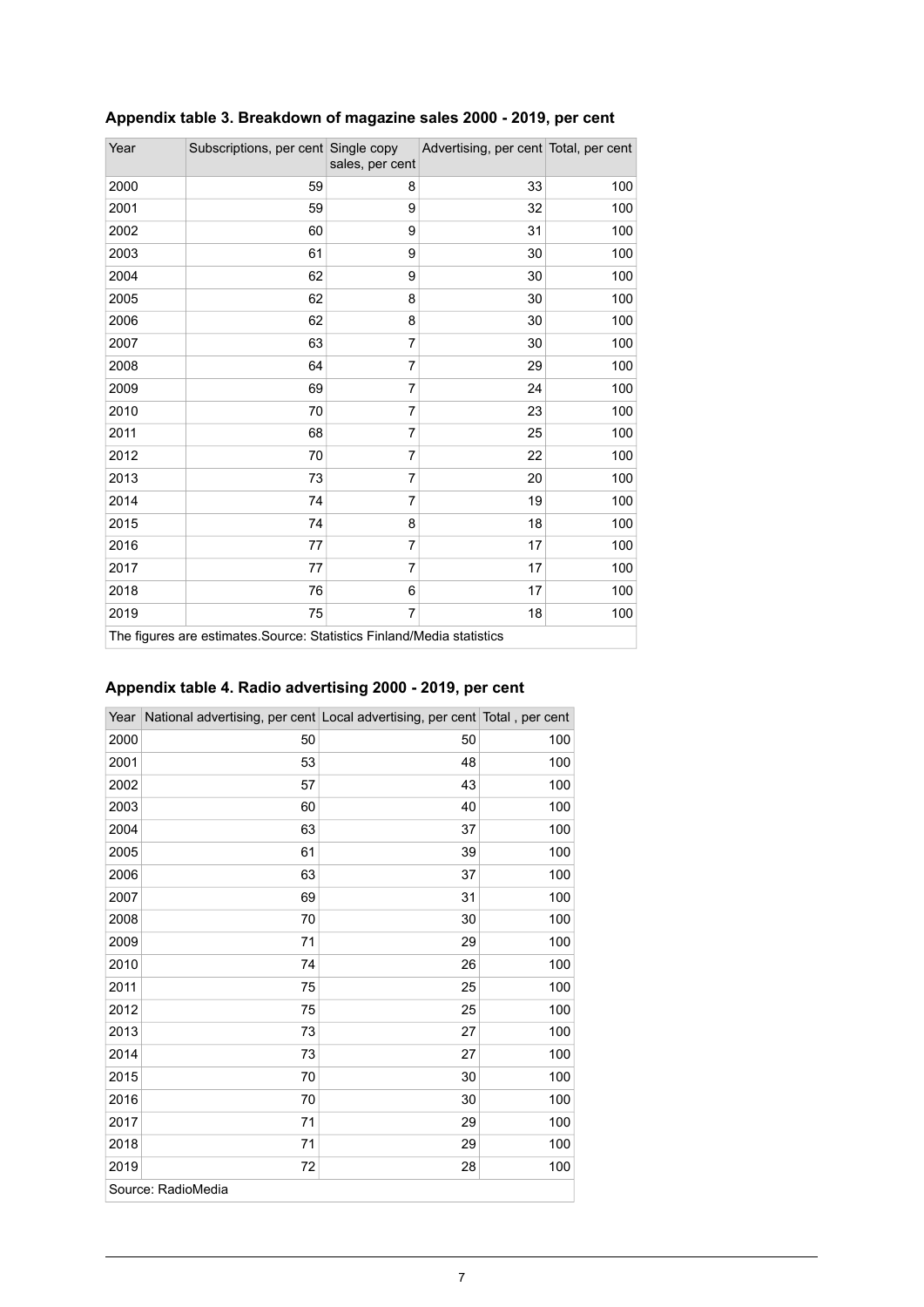| Year                                                                                                                                                             | TV licence fee/<br>Yle tax, per cent | Advertising, per cent Subscriptions |    | Total, per cent                                              |     |  |
|------------------------------------------------------------------------------------------------------------------------------------------------------------------|--------------------------------------|-------------------------------------|----|--------------------------------------------------------------|-----|--|
|                                                                                                                                                                  |                                      |                                     |    | Pay-TV, per cent <sup>1)</sup> Cable TV basic fees, per cent |     |  |
| 2000                                                                                                                                                             | 49                                   | 37                                  | 3  | 11                                                           | 100 |  |
| 2001                                                                                                                                                             | 52                                   | 33                                  | 4  | 11                                                           | 100 |  |
| 2002                                                                                                                                                             | 50                                   | 33                                  | 4  | 13                                                           | 100 |  |
| 2003                                                                                                                                                             | 49                                   | 33                                  | 4  | 15                                                           | 100 |  |
| 2004                                                                                                                                                             | 49                                   | 33                                  | 4  | 14                                                           | 100 |  |
| 2005                                                                                                                                                             | 48                                   | 31                                  | 9  | 11                                                           | 100 |  |
| 2006                                                                                                                                                             | 46                                   | 31                                  | 12 | 11                                                           | 100 |  |
| 2007                                                                                                                                                             | 43                                   | 30                                  | 16 | 10                                                           | 100 |  |
| 2008                                                                                                                                                             | 40                                   | 28                                  | 22 | 9                                                            | 100 |  |
| 2009                                                                                                                                                             | 42                                   | 25                                  | 23 | 9                                                            | 100 |  |
| 2010                                                                                                                                                             | 41                                   | 27                                  | 23 | 9                                                            | 100 |  |
| 2011                                                                                                                                                             | 40                                   | 28                                  | 22 | 10                                                           | 100 |  |
| 2012                                                                                                                                                             | 42                                   | 27                                  | 22 | 10                                                           | 100 |  |
| 2013                                                                                                                                                             | 43                                   | 26                                  | 22 | 10                                                           | 100 |  |
| 2014                                                                                                                                                             | 43                                   | 24                                  | 23 | 10                                                           | 100 |  |
| 2015                                                                                                                                                             | 44                                   | 24                                  | 23 | 10                                                           | 100 |  |
| 2016                                                                                                                                                             | 42                                   | 23                                  | 25 | 10                                                           | 100 |  |
| 2017                                                                                                                                                             | 41                                   | 21                                  | 28 | 10                                                           | 100 |  |
| $2018^{2}$                                                                                                                                                       | 39                                   | 20                                  | 32 | 10                                                           | 100 |  |
| 2019                                                                                                                                                             | 37                                   | 18                                  | 35 | 10                                                           | 100 |  |
| The figures are estimates.<br>Source: Statistics Finland/Media statistics<br>Estimates based on data from: FiCom, Ficora, Finnpanel, Kantar TNS, Company reports |                                      |                                     |    |                                                              |     |  |

### <span id="page-7-0"></span>**Appendix table 5. Television (terrestrial + cable + satellite) revenue 2000 - 2019, per cent**

1) Including VOD.

2) The figures for 2018 have been revised in Nov 2020 with more detailed information on VOD-subscriptions.